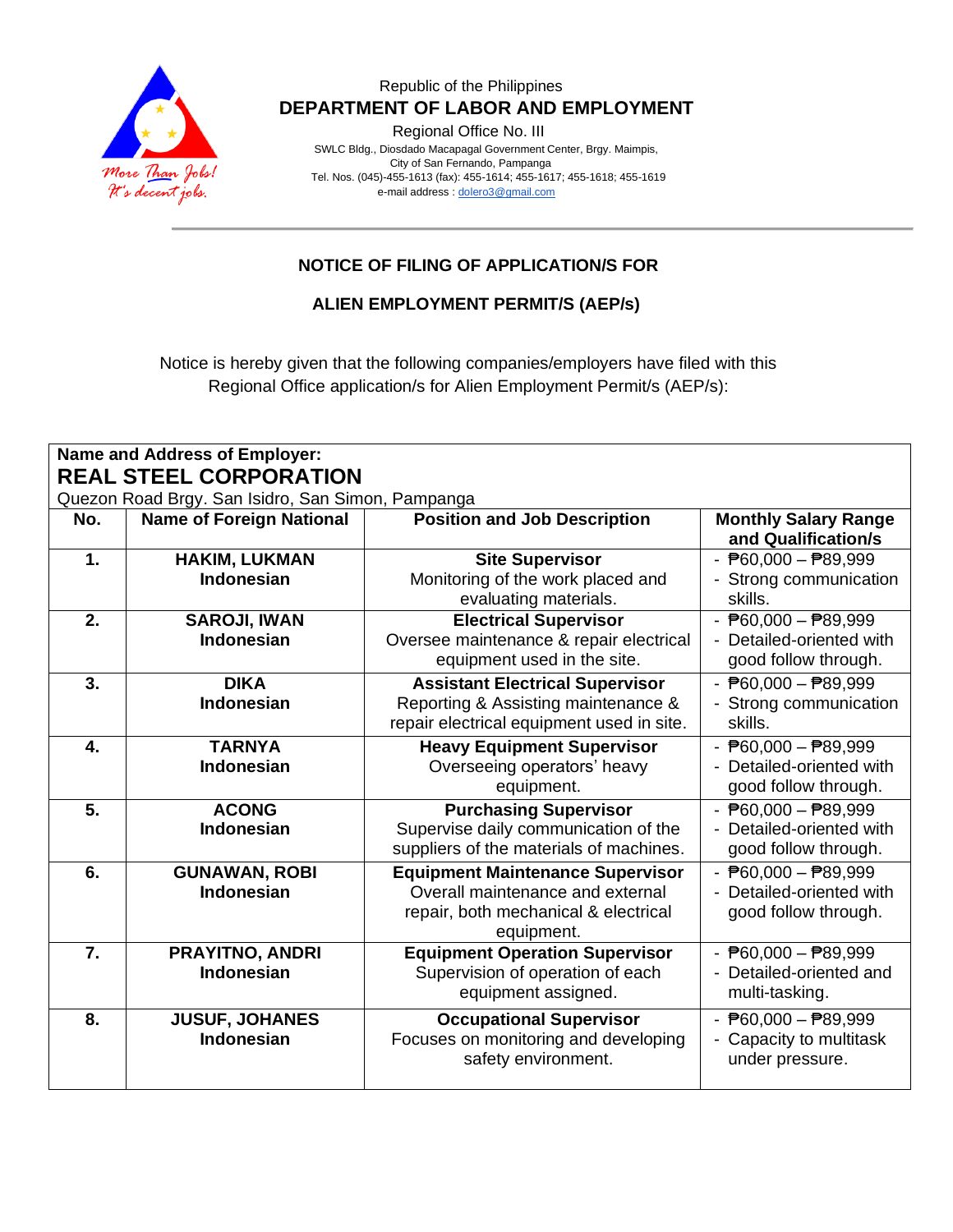

Regional Office No. III

 SWLC Bldg., Diosdado Macapagal Government Center, Brgy. Maimpis, City of San Fernando, Pampanga Tel. Nos. (045)-455-1613 (fax): 455-1614; 455-1617; 455-1618; 455-1619 e-mail address [: dolero3@gmail.com](mailto:dolero3@gmail.com)

| 9.  | <b>SAMIN</b><br><b>Indonesian</b>         | <b>Crane Electrical Supervisor</b><br>Supervise repair of old cranes electrical<br>wirings.                | $ \overline{P}60,000 - \overline{P}89,999$<br>- Detailed-oriented with<br>good follow through. |
|-----|-------------------------------------------|------------------------------------------------------------------------------------------------------------|------------------------------------------------------------------------------------------------|
| 10. | <b>HARYOTO</b><br><b>Indonesian</b>       | <b>Skilled Concrete Supervisor</b><br>Construction and maintenance of the<br>facilities for the expansion. | $ \overline{P}60,000 - \overline{P}89,999$<br>- Strong personal<br>communication skills.       |
| 11. | <b>GUNAWAN, IMAM</b><br><b>Indonesian</b> | <b>Inventory Supervisor</b><br>Oversee adequate levels of material or<br>product.                          | - $P60,000 - P89,999$<br>- Detailed-oriented and<br>multi-tasking.                             |
| 12. | <b>SARWADI</b><br><b>Indonesian</b>       | <b>Mechanical Supervisor</b><br>Monitoring and evaluating PM reports<br>machineries.                       | $ \overline{P}60,000 - \overline{P}89,999$<br>- Capacity to multitask<br>under pressure.       |

| Name and Address of Employer:<br><b>ANKOLEE INC.</b><br>0883 Capas Concepcion Rd., Sto. Domingo 2 <sup>nd</sup> Capas, Tarlac |                                 |                                                                                     |                                                                                                  |
|-------------------------------------------------------------------------------------------------------------------------------|---------------------------------|-------------------------------------------------------------------------------------|--------------------------------------------------------------------------------------------------|
| No.                                                                                                                           | <b>Name of Foreign National</b> | <b>Position and Job Description</b>                                                 | <b>Monthly Salary Range</b><br>and Qualification/s                                               |
|                                                                                                                               | <b>LEE, YOUNGSOO</b><br>Korean  | <b>Korean Marketing Officer</b><br>Managing and developing marketing<br>strategies. | - $\overline{P}$ 30,000 - $\overline{P}$ 59,999<br>- Fluent in Hangul, both<br>oral and written. |
| 2.                                                                                                                            | <b>LEE, YOUNG HO</b><br>Korean  | <b>Korean Marketing Officer</b><br>Managing and developing marketing<br>strategies. | - $\overline{P}$ 30,000 - $\overline{P}$ 59,999<br>- Fluent in Hangul, both<br>oral and written. |

| <b>Name and Address of Employer:</b><br><b>SHIDAIKEJI TECHNOLOGY CORPORATION</b><br>Tower 2, Ode County, Donggwang Bldg. C.M. Recto Highway Clark Pampanga |                                      |                                                                                                                        |                                                                                                        |
|------------------------------------------------------------------------------------------------------------------------------------------------------------|--------------------------------------|------------------------------------------------------------------------------------------------------------------------|--------------------------------------------------------------------------------------------------------|
| No.                                                                                                                                                        | <b>Name of Foreign National</b>      | <b>Position and Job Description</b>                                                                                    | <b>Monthly Salary Range</b><br>and Qualification/s                                                     |
|                                                                                                                                                            | <b>LI, MINGJUN</b><br><b>Chinese</b> | <b>Mandarin Customer Service</b><br>Representative<br>Answering incoming calls, clients call<br>positively and warmly. | - $\overline{P}$ 10,000 - $\overline{P}$ 29,999<br>- Fluent in Mandarin<br>both written and<br>spoken. |

**Name and Address of Employer: LIANSHENG MANUFACTURING CORPORATION**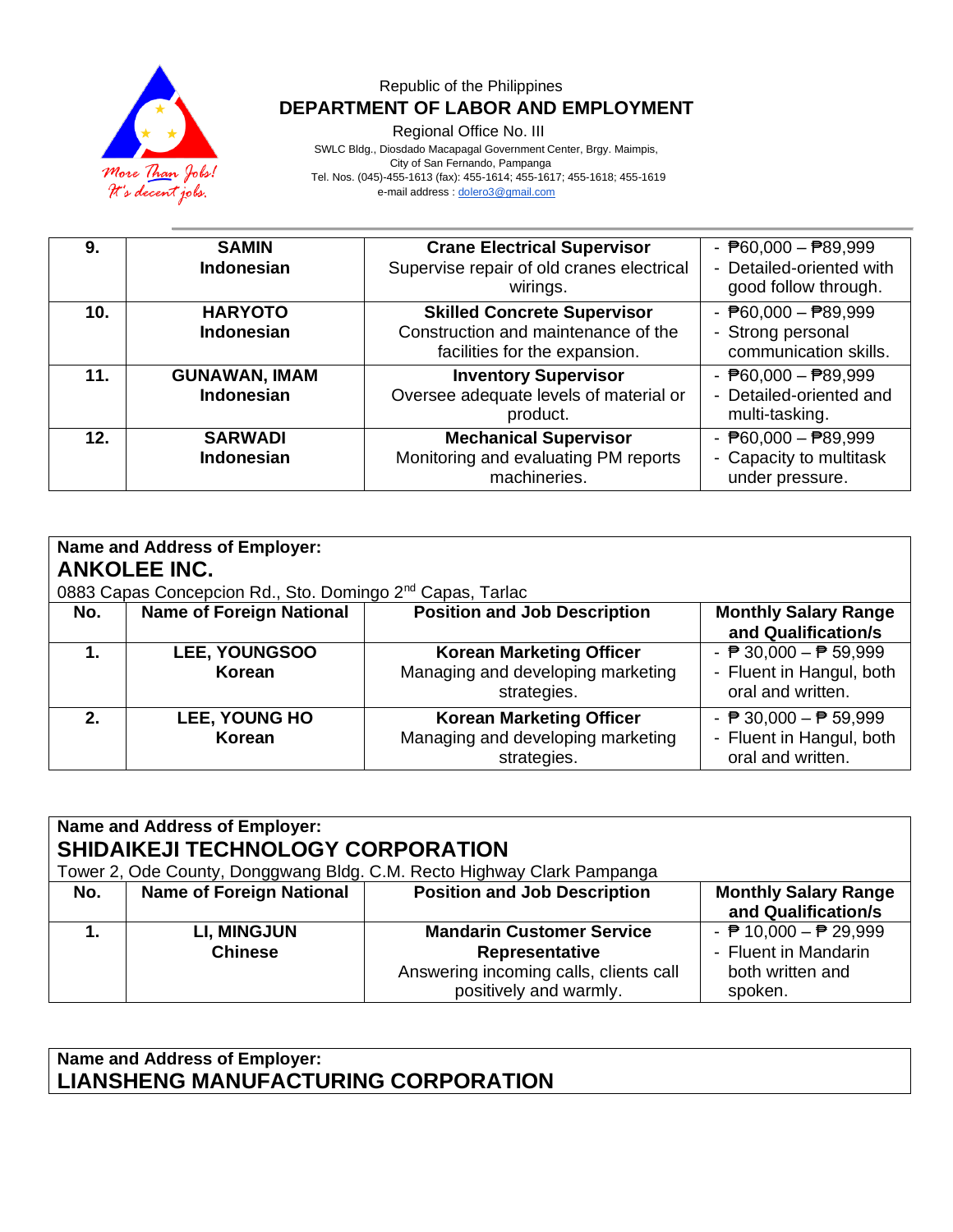

Regional Office No. III

 SWLC Bldg., Diosdado Macapagal Government Center, Brgy. Maimpis, City of San Fernando, Pampanga Tel. Nos. (045)-455-1613 (fax): 455-1614; 455-1617; 455-1618; 455-1619 e-mail address [: dolero3@gmail.com](mailto:dolero3@gmail.com)

#133 Rose St., Mabuco, Hermosa, Bataan City **No. Name of Foreign National Position and Job Description Monthly Salary Range and Qualification/s 1. SONG, XIN Chinese Chinese Production Machine Specialist AS** Train and manage production team, working steel bending machines.  $\overline{P}$  30.000  $\overline{P}$  59.999 - Fluent in Mandarin, both oral and written. **2. SUN, JIFANG Chinese Chinese Production Machine Specialist AS** Train and manage production team, working steel bending machines.  $\overline{P}$  30.000  $\overline{P}$  59.999 - Fluent in Mandarin, both oral and written. **3. SUN, SHANMING Chinese Chinese Production Machine Specialist AS** Train and manage production team, working steel bending machines. - ₱ 30,000 – ₱ 59,999 - Fluent in Mandarin, both oral and written. **4. CHEN ,ZIGUI Chinese Chinese Production Machine Specialist AS** Train and manage production team, working steel bending machines.  $\overline{P}$  30.000  $\overline{P}$  59.999 - Fluent in Mandarin, both oral and written. **5. LAI, YULIN Chinese Chinese Production Machine Specialist AS** Train and manage production team, working steel bending machines. - ₱ 30,000 – ₱ 59,999 - Fluent in Mandarin, both oral and written. **6. WU, DAGUI Chinese Chinese Production Machine Specialist AS** Train and manage production team, working steel bending machines. - ₱ 30,000 – ₱ 59,999 - Fluent in Mandarin, both oral and written. **7. XU, WENBING Chinese Chinese Production Machine Specialist AS** Train and manage production team, working steel bending machines.  $\overline{P}$  30,000  $\overline{P}$  59,999 - Fluent in Mandarin, both oral and written. **8. WANG, JINSONG Chinese Chinese Production Machine Specialist AS** Train and manage production team, working steel bending machines. - ₱ 30,000 – ₱ 59,999 - Fluent in Mandarin, both oral and written. **9. LIU, ZUYING Chinese Chinese Production Machine Specialist AS** Train and manage production team, working steel bending machines.  $\overline{P}$  30,000  $\overline{P}$  59,999 - Fluent in Mandarin, both oral and written. **10. XU, XIAOFEI Chinese Chinese Production Machine Specialist AS** Train and manage production team, working steel bending machines. - ₱ 30,000 – ₱ 59,999 - Fluent in Mandarin, both oral and written.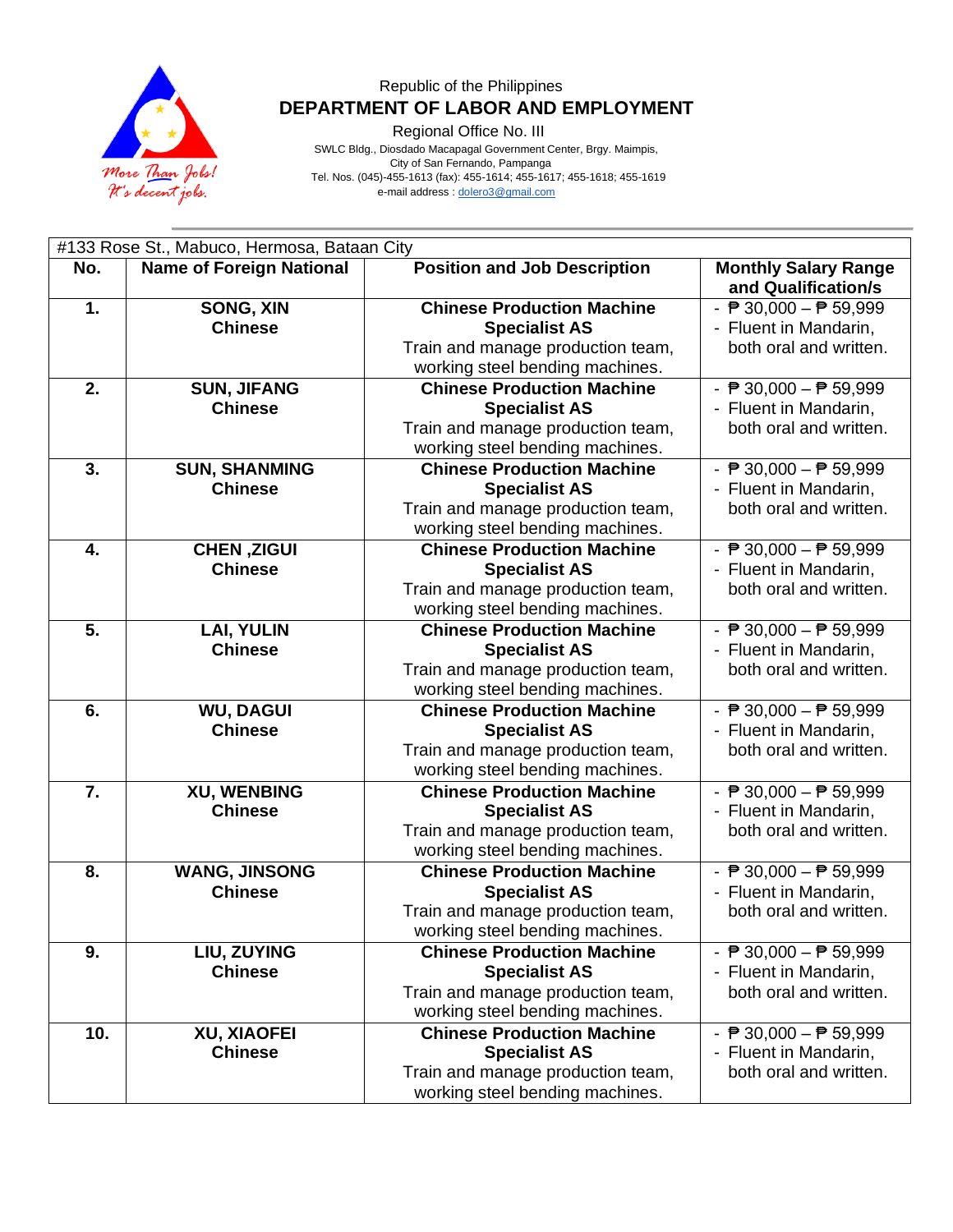

Regional Office No. III

 SWLC Bldg., Diosdado Macapagal Government Center, Brgy. Maimpis, City of San Fernando, Pampanga Tel. Nos. (045)-455-1613 (fax): 455-1614; 455-1617; 455-1618; 455-1619 e-mail address [: dolero3@gmail.com](mailto:dolero3@gmail.com)

| $\overline{11}$ . | LI, YOUBIAO<br><b>Chinese</b>           | <b>Chinese Production Machine</b><br><b>Specialist AS</b>                                                       | - $\overline{P}$ 30,000 - $\overline{P}$ 59,999<br>- Fluent in Mandarin,                           |
|-------------------|-----------------------------------------|-----------------------------------------------------------------------------------------------------------------|----------------------------------------------------------------------------------------------------|
|                   |                                         | Train and manage production team,<br>working steel bending machines.                                            | both oral and written.                                                                             |
| 12.               | <b>LI, XIANGZHONG</b><br><b>Chinese</b> | <b>Chinese CNC Machine Specialist</b><br>Train and manage the team for laser,<br>oxy & plasma profile machines. | - $\overline{P}$ 30,000 - $\overline{P}$ 59,999<br>- Fluent in Mandarin,<br>both oral and written. |
| 13.               | <b>JIANG, WEIXING</b><br><b>Chinese</b> | <b>Chinese CNC Machine Specialist</b><br>Train and manage the team for laser,<br>oxy & plasma profile machines. | - $\overline{P}$ 30,000 - $\overline{P}$ 59,999<br>- Fluent in Mandarin,<br>both oral and written. |
| 14.               | <b>FU, YIFENG</b><br><b>Chinese</b>     | <b>Chinese CNC Machine Specialist</b><br>Train and manage the team for laser,<br>oxy & plasma profile machines. | - $\sqrt{P}$ 30,000 - $\sqrt{P}$ 59,999<br>- Fluent in Mandarin,<br>both oral and written.         |
| 15.               | XU, BENYAO<br><b>Chinese</b>            | <b>Chinese CNC Machine Specialist</b><br>Train and manage the team for laser,<br>oxy & plasma profile machines. | - $\overline{P}$ 30,000 - $\overline{P}$ 59,999<br>- Fluent in Mandarin,<br>both oral and written. |
| 16.               | ZHANG, JINCHAO<br><b>Chinese</b>        | <b>Chinese CNC Machine Specialist</b><br>Train and manage the team for laser,<br>oxy & plasma profile machines. | - $\overline{P}$ 30,000 - $\overline{P}$ 59,999<br>- Fluent in Mandarin,<br>both oral and written. |
| 17.               | LIU, JIANZHONG<br><b>Chinese</b>        | <b>Chinese CNC Machine Specialist</b><br>Train and manage the team for laser,<br>oxy & plasma profile machines. | - $P$ 30,000 - $P$ 59,999<br>- Fluent in Mandarin,<br>both oral and written.                       |
| 18.               | <b>ZHANG, FAN</b><br><b>Chinese</b>     | <b>Chinese CNC Machine Specialist</b><br>Train and manage the team for laser,<br>oxy & plasma profile machines. | - $\overline{P}$ 30,000 - $\overline{P}$ 59,999<br>- Fluent in Mandarin,<br>both oral and written. |
| 19.               | <b>CHEN, BINGNAN</b><br><b>Chinese</b>  | <b>Chinese CNC Machine Specialist</b><br>Train and manage the team for laser,<br>oxy & plasma profile machines. | - $\overline{P}$ 30,000 - $\overline{P}$ 59,999<br>- Fluent in Mandarin,<br>both oral and written. |
| 20.               | LI, ZHI<br><b>Chinese</b>               | <b>Chinese CNC Machine Specialist</b><br>Train and manage the team for laser,<br>oxy & plasma profile machines. | - $\overline{P}$ 30,000 - $\overline{P}$ 59,999<br>- Fluent in Mandarin,<br>both oral and written. |
| 21.               | ZHOU, XUEHU<br><b>Chinese</b>           | <b>Chinese CNC Machine Specialist</b><br>Train and manage the team for laser,<br>oxy & plasma profile machines. | - $\overline{P}$ 30,000 - $\overline{P}$ 59,999<br>- Fluent in Mandarin,<br>both oral and written. |
| 22.               | <b>HUANG, DANHUA</b><br><b>Chinese</b>  | <b>Chinese CNC Machine Specialist</b><br>Train and manage the team for laser,<br>oxy & plasma profile machines. | - $\overline{P}$ 30,000 - $\overline{P}$ 59,999<br>- Fluent in Mandarin,<br>both oral and written. |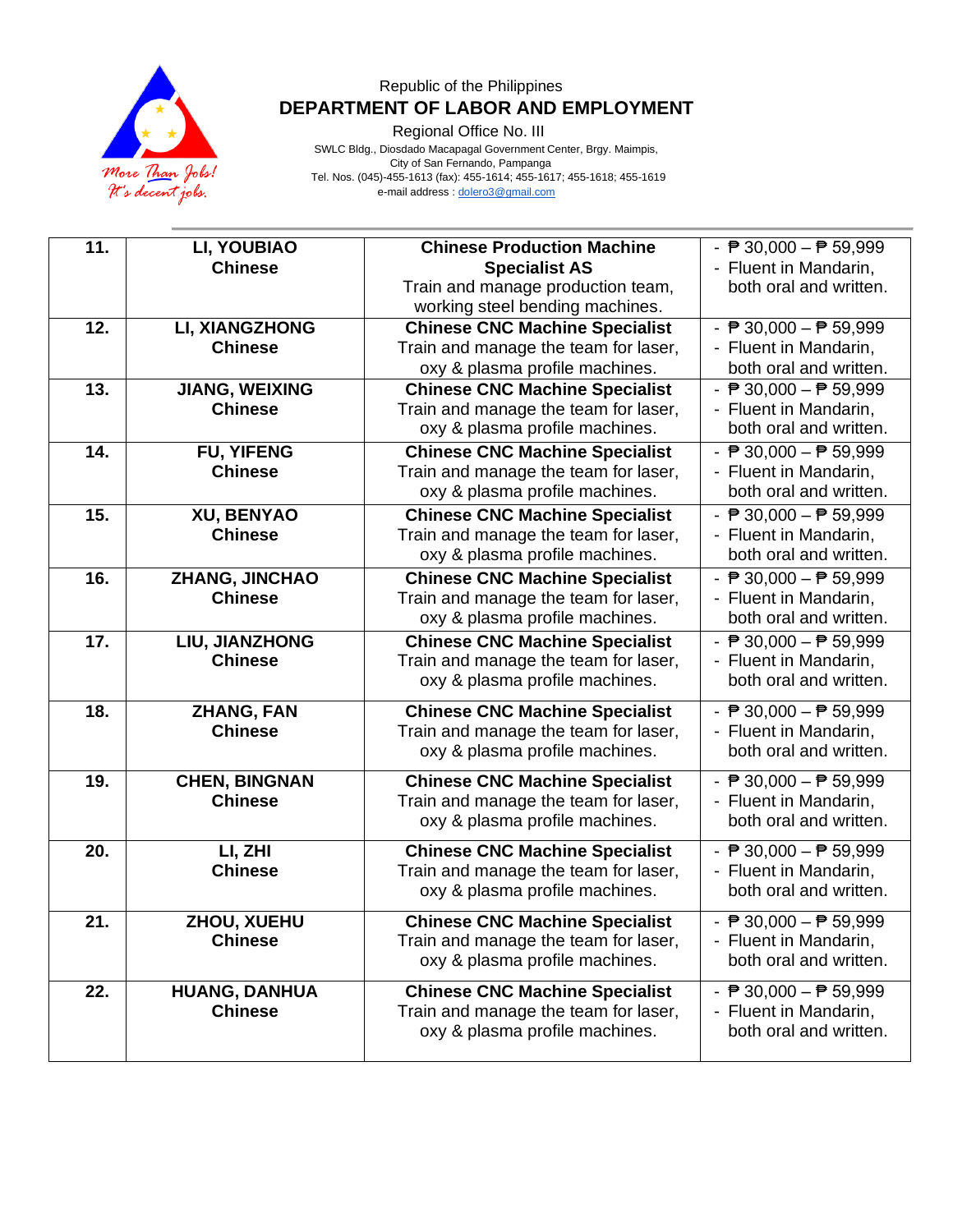

Regional Office No. III

 SWLC Bldg., Diosdado Macapagal Government Center, Brgy. Maimpis, City of San Fernando, Pampanga Tel. Nos. (045)-455-1613 (fax): 455-1614; 455-1617; 455-1618; 455-1619 e-mail address [: dolero3@gmail.com](mailto:dolero3@gmail.com)

| 23. | <b>WANG, ZHANE</b>    | <b>Chinese CNC Machine Specialist</b>        | - $\sqrt{P}$ 30,000 - $\sqrt{P}$ 59,999                     |
|-----|-----------------------|----------------------------------------------|-------------------------------------------------------------|
|     | <b>Chinese</b>        | Train and manage the team for laser,         | - Fluent in Mandarin,                                       |
|     |                       | oxy & plasma profile machines.               | both oral and written.                                      |
| 24. | <b>TU, XIANGEN</b>    | <b>Chinese Steel Slit Machine Specialist</b> | - $P$ 30,000 - $P$ 59,999                                   |
|     | <b>Chinese</b>        | Train and manage the team for steel slit     | - Fluent in Mandarin,                                       |
|     |                       | machines.                                    | both oral and written.                                      |
| 25. | ZHAO, YOUMING         | <b>Chinese Steel Slit Machine Specialist</b> | $\overline{.}$ $\overline{P}$ 30,000 $ \overline{P}$ 59,999 |
|     | <b>Chinese</b>        | Train and manage the team for steel slit     | - Fluent in Mandarin,                                       |
|     |                       | machines.                                    | both oral and written.                                      |
| 26. | <b>WU, CHANGHUA</b>   | <b>Chinese Steel Slit Machine Specialist</b> | $ \overline{P}$ 30,000 $ \overline{P}$ 59,999               |
|     | <b>Chinese</b>        | Train and manage the team for steel slit     | - Fluent in Mandarin,                                       |
|     |                       | machines.                                    | both oral and written.                                      |
| 27. | <b>LAN, TUSONG</b>    | <b>Chinese Steel Slit Machine Specialist</b> | - $\overline{P}$ 30,000 - $\overline{P}$ 59,999             |
|     | <b>Chinese</b>        | Train and manage the team for steel slit     | - Fluent in Mandarin,                                       |
|     |                       | machines.                                    | both oral and written.                                      |
| 28. | <b>ZHANG, BAOSONG</b> | <b>Chinese Steel Slit Machine Specialist</b> | - $\overline{P}$ 30,000 - $\overline{P}$ 59,999             |
|     | <b>Chinese</b>        | Train and manage the team for steel slit     | - Fluent in Mandarin,                                       |
|     |                       | machines.                                    | both oral and written.                                      |
| 29. | YANG, CHAOTING        | <b>Chinese Steel Slit Machine Specialist</b> | - $\overline{P}$ 30,000 - $\overline{P}$ 59,999             |
|     | <b>Chinese</b>        | Train and manage the team for steel slit     | - Fluent in Mandarin,                                       |
|     |                       | machines.                                    | both oral and written.                                      |
| 30. | ZHANG, DEJIN          | <b>Chinese Steel Slit Machine Specialist</b> | - $\overline{P}$ 30,000 - $\overline{P}$ 59,999             |
|     | <b>Chinese</b>        | Train and manage the team for steel slit     | - Fluent in Mandarin,                                       |
|     |                       | machines.                                    | both oral and written.                                      |
| 31. | <b>ZHANG, MAOXI</b>   | <b>Chinese Steel Slit Machine Specialist</b> | - $\overline{P}$ 30,000 - $\overline{P}$ 59,999             |
|     | <b>Chinese</b>        | Train and manage the team for steel slit     | - Fluent in Mandarin,                                       |
|     |                       | machines.                                    | both oral and written.                                      |
| 32. | XIA, LIANGBING        | <b>Chinese Steel Slit Machine Specialist</b> | - $\overline{P}$ 30,000 - $\overline{P}$ 59,999             |
|     | <b>Chinese</b>        | Train and manage the team for steel slit     | - Fluent in Mandarin,                                       |
|     |                       | machines.                                    | both oral and written.                                      |
| 33. | YANG, XIANGYU         | <b>Chinese Steel Slit Machine Specialist</b> | - $\overline{P}$ 30,000 - $\overline{P}$ 59,999             |
|     | <b>Chinese</b>        | Train and manage the team for steel slit     | - Fluent in Mandarin,                                       |
|     |                       | machines.                                    | both oral and written.                                      |
| 34. | <b>CHEN, XIAOHONG</b> | <b>Chinese Steel Slit Machine Specialist</b> | - $\overline{P}$ 30,000 - $\overline{P}$ 59,999             |
|     | <b>Chinese</b>        | Train and manage the team for steel slit     | - Fluent in Mandarin,                                       |
|     |                       | machines.                                    | both oral and written.                                      |

# **Name and Address of Employer: KOKKO CO., LTD. PHILIPPINE REPRESENTATIVE OFFICE**